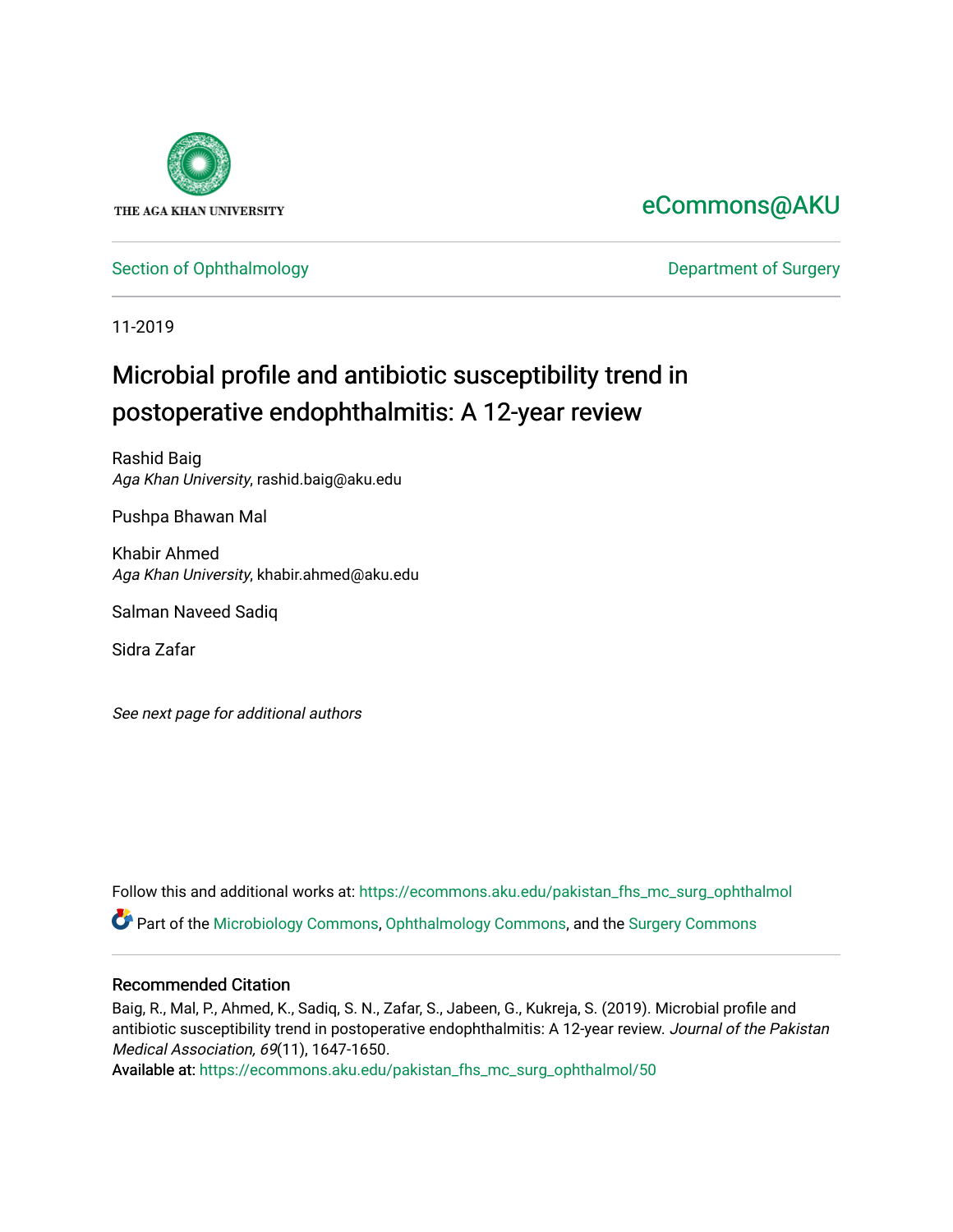### Authors

Rashid Baig, Pushpa Bhawan Mal, Khabir Ahmed, Salman Naveed Sadiq, Sidra Zafar, Ghazala Jabeen, and Saajan Kukreja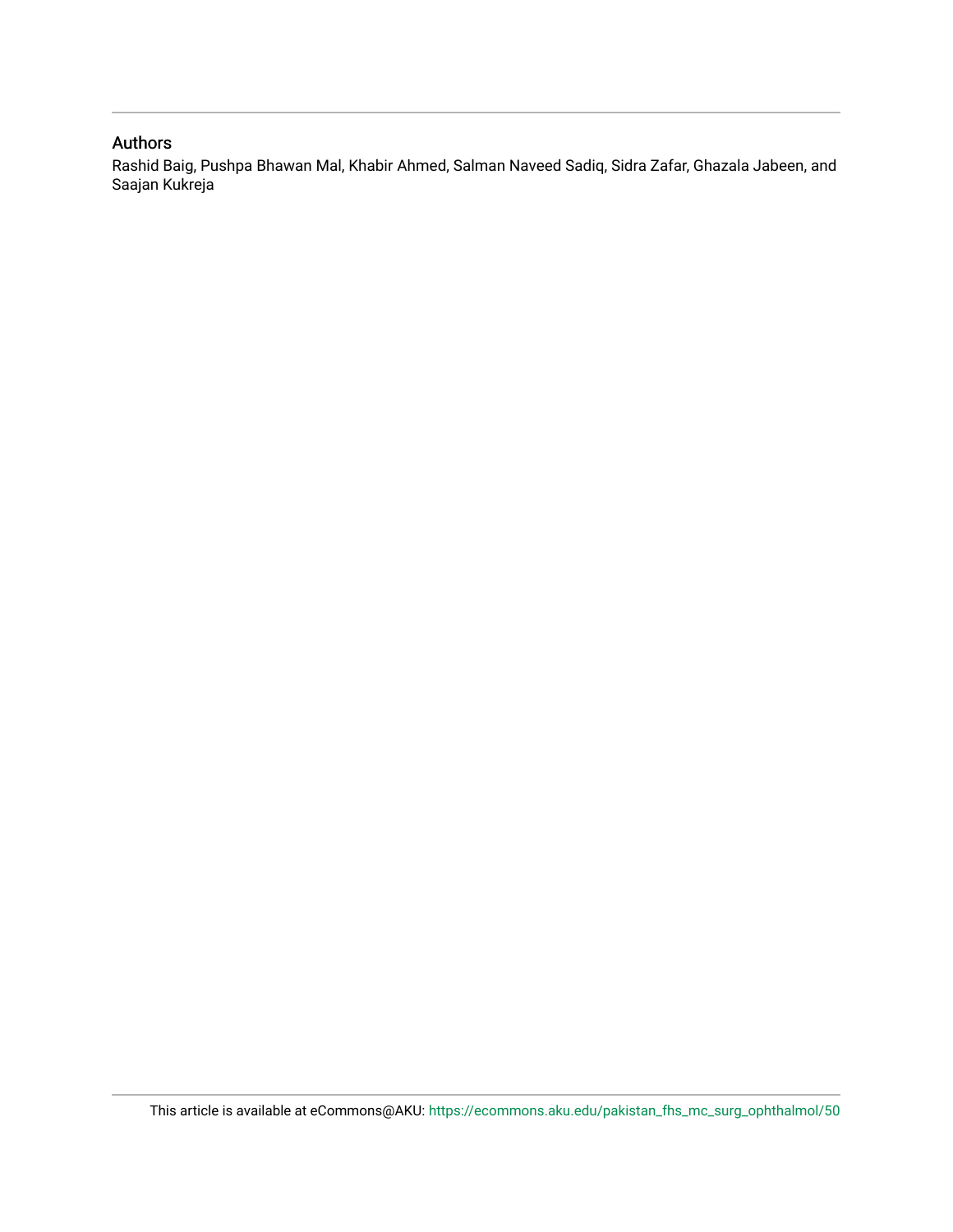1647

# Microbial profile and antibiotic susceptibility trend in postoperative endophthalmitis: a 12-year review

Rashid Baig<sup>1</sup>, Pushpa Bhawan Mal<sup>2</sup>, Khabir Ahmed<sup>3</sup>, Salman Naveed sadiq<sup>4</sup>, Sidra Zafar<sup>5</sup>, Ghazala Jabeen<sup>6</sup>, Saajan Kukreja<sup>7</sup>

### Abstract

Objective: To identify the microbial profile and susceptibility pattern of pathogens responsible for culture-proven postoperative endophthalmitis, and to investigate possible trends in both pathogens and antibiotic sensitivities.

Methods: The retrospective study was conducted at Aga Khan University Hospital, Karachi, and comprised record of ophthalmology patients from January 1, 2005, to December 31, 2016. Culture and sensitivity reports of vitreous and aqueous humor samples from all the patients were retrieved from the medical record section of the hospital. SPSS 19 was used for data analysis. Results: Of the samples of 202 patients with a mean age of 58.2±15.8 years, 106(52.5%) were culturepositive. Of them, 55(51.8%) had gram-negative bacteria, 41(38.6%) had gram-positive bacteria, and 10(9.4%) had fungi. Among gram-positive bacteria, coagulase-negative staphylococcus was the principal isolate 18(17%) and among gram-negative bacteria, it was pseudomonas species 20(18.8%). Spectrum of gram-positive sensitivities included vancomycin 100%, gentamicin 91.5%, amikacin 100%, ciprofloxacin 68%, chloramphenicol 100%, and tetracycline 84.6%. Among gram-negative organisms, the sensitivities were ciprofloxacin 52.9%, ofloxacin 66.6%, ceftazidime 91.8%, amikacin 100%, tobramycin 100% imipenem 91.6%, gentamicin 81.2% and tetracycline 75%.

Conclusions: Vancomycin and ceftazidime were the best empirical antibiotic selection to treat postoperative endophthalmitis.

Keywords: Endophthalmitis, Microbiology, Antibiotic susceptibility, Postoperative. (JPMA 69: 1647; 2019). doi: 10.5455/JPMA.1902.

### Introduction

Postoperative endophthalmitis is considered the most common form of endophthalmitis, and mostly occurs after cataract surgeries and intravitreal injections with reported incidence rates ranging from 0.012% to 1.3%1 and 0.016% to 0.053%2 respectively. If untreated, or treated inappropriately, it can rapidly progress to blindness. Therefore, it is very important to promptly commence appropriate empirical intravitreal antibiotic treatment followed by targeted antibiotic therapy once the final microbiological culture and sensitivities are available through culture of intraocular fluids.3,4 Moreover, it is also crucial to identify emerging causative bacterial strains resistant to routinely-used antibiotics, and to assess the microbial spectrum of newer antimicrobial therapies.4

1,3,6Aga Khan University, Karachi, Pakistan; 2 Indus Hospital, Karachi, Pakistan. 4York NHS Foundation trust UK; 5Wilmer eye institute, Baltimore MD, USA; 7Frimley Park Hospital, Frimley, UK.

Correspondence: Saajan Kukreja. e-mail: saajan.kukreja@gmail.com

There have been a few large-scale studies in Western literature on the types of infectious agents causing postoperative endophthalmitis.4-7 However, from Pakistan, limited data is available on antimicrobial susceptibility of aetiological agents of postoperative endophthalmitis. Hence, there is a need to develop such guidelines and to identify most common antibiotics from antimicrobial susceptibility data for empirical therapy of postoperative endophthalmitis. Interature off the types of infectious agents causing<br>postoperative endophthalmitis.<sup>4-7</sup> However, from Pakistan,<br>limited data is available on antimicrobial susceptibility of<br>aetiological agents of postoperative endophthal

The current study was planned to identify the frequently endophthalmitis and the pattern of susceptibilities of the bacterial isolates to the commonly-used antibiotics.

#### Materials and Methods

The retrospective descriptive case series was conducted at the Department of Ophthalmology, Aga Khan University Hospital (AKUH), Karachi,. Data of culture and sensitivity reports of vitreous and aqueous humor samples from all

Vol. 69, No. 11, November 2019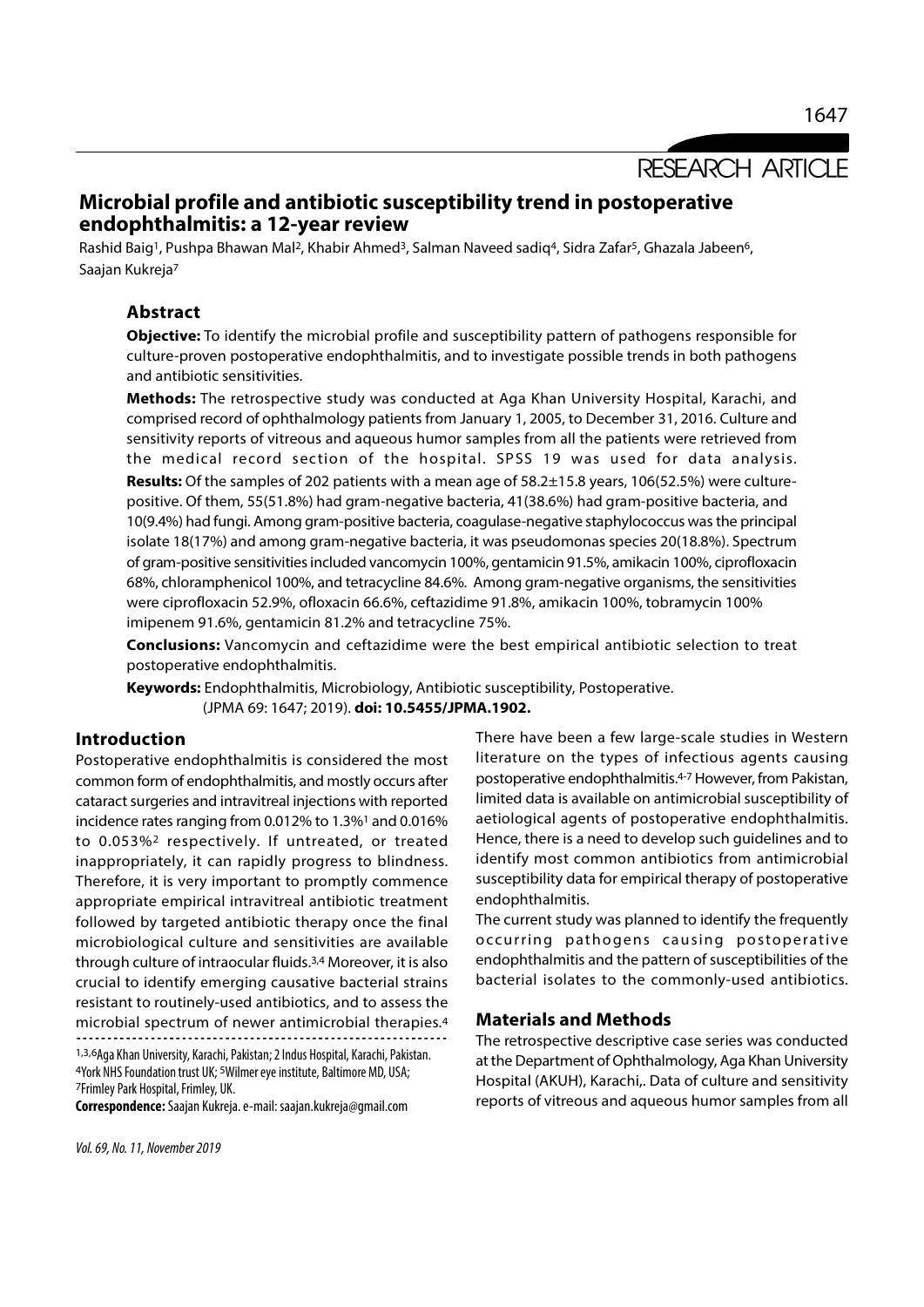the patients from January 1, 2005, to December 31, 2016, were retrieved from medical records after approval was obtained from the institutional ethics review committee. Data related to cases of clinically diagnosed postoperative endophthalmitis. Culture-positive cases were included, while those which failed to show any growth of organism on standard culture media were excluded. No restriction was applied related to the type of surgery or procedure that resulted in endophthalmitis. Samples from vitreous and aqueous humor had been inoculated in sterile container and cultured in the AKUH microbiology laboratory. The samples were inoculated directly onto different media, including blood, chocolate, MacConkey agar, sabouraud agar and thioglycolate broth. Blood and chocolate agar plates were incubated at 5-10% carbon dioxide (CO<sub>2</sub>) atmosphere. MacConkey agar, sabouraud  $\frac{7}{100}$  Haemophilus agar and thioglycolate broth were incubated at 37ºC in ambient air. The cultures were examined after 24 and 48 hours of incubation.

Antibiotic susceptibility was determined for all positive cultures using the Kirby-Bauer disc diffusion method. Antibiotic susceptibility testing of isolated bacteria was performed in vitro on ceftazidime  $(30\mu q)$ , ciprofloxacin  $(5\mu q)$ , tobramycin (10 $\mu q$ ), amikacin (30 $\mu q$ ), gentamicin  $(10\mu q)$ , tetracycline  $(30\mu q)$ , vancomycin  $(30\mu q)$  and chloramphenicol (30 $\mu$ g) using the Kirby-Bauer disc diffusion method. Bacterial susceptibilities were recorded as resistant, intermediate and sensitive. The antibiotic susceptibility was determined in accordance with the methods of the Clinical and Laboratory Standards Institute (CLSI).8

Overall, antibiotic sensitivities for gram-positive organisms and gram-negative organisms were calculated by finding the percentage of those organisms that were sensitive to each particular antibiotic.

Data was analysed using SPSS 19. Frequencies and percentages were used to express the sensitivities of particular antibiotics for the organisms.

#### Results

Of the samples of 202 patients with a mean age of 58.2±15.8 years, 106(52.5%) were culture-positive. Of them, 55(51.8%) had gram-negative bacteria, 41(38.6%) had gram-positive bacteria, and 10(9.4%) had fungi. Among fungi, 7(6.6%) were yeast and 3(2.8%) were molds. Out of gram-positive bacteria, the principal bacterial agent isolated was coagulase-negative staphylococcus (CoNS),

| 5#             | <b>GRAM POSITIVE ORGANISM</b>     | n (%)     |  |  |  |  |
|----------------|-----------------------------------|-----------|--|--|--|--|
| 1              | Coagulase negative staphylococcus | 18 (16.9) |  |  |  |  |
| 2              | Streptococcus species             | 11(10.3)  |  |  |  |  |
| 3              | Streptococcus group D             | 4(3.7)    |  |  |  |  |
| 4              | <b>Bacillus species</b>           | 3(2.8)    |  |  |  |  |
| 5              | Enterococcus species              | 2(1.8)    |  |  |  |  |
| 6              | Corynebacterium species           | 2(1.8)    |  |  |  |  |
| 7              | Staphylococcus aureus             | 1(0.9)    |  |  |  |  |
|                | Total                             | 41 (38.6) |  |  |  |  |
|                | <b>GRAM NEGATIVE ORGANISM</b>     |           |  |  |  |  |
| 1              | Pseudomonas species               | 20 (18.8) |  |  |  |  |
| 2              | Pseudomonas aeruginosa            | 9(8.4)    |  |  |  |  |
| 3              | Enterobacter species              | 8(7.5)    |  |  |  |  |
| 4              | Acinetobacter species             | 8(7.5)    |  |  |  |  |
| 5              | Stenotrophomonas maltophilia      | 4(3.7)    |  |  |  |  |
| 6              | E coli                            | 3(2.8)    |  |  |  |  |
| 7              | Haemophilus influenzae            | 3(2.8)    |  |  |  |  |
|                | Total                             | 55 (51.8) |  |  |  |  |
|                | <b>FUNGI</b>                      |           |  |  |  |  |
|                | YEAST                             |           |  |  |  |  |
| 1              | Candida tropicalis                | 4(3.8)    |  |  |  |  |
| $\overline{2}$ | Candida parapsilosis              | 3(2.8)    |  |  |  |  |
|                | Total                             | 7(6.6)    |  |  |  |  |
|                | <b>MOLD</b>                       |           |  |  |  |  |
| 1              | Aspergillus fumigatus             | 1(0.94)   |  |  |  |  |
| 2              | Aspergillus terreus               | 1(0.94)   |  |  |  |  |
| 3              | <b>Fusarium species</b>           | 1(0.94)   |  |  |  |  |
|                | Total                             | 3(2.8)    |  |  |  |  |
|                | Total fungi (Yeast and molds)     | 10(9.4)   |  |  |  |  |

while among gram-negative bacteria, Pseudomonas species (spp.) were the most common isolated organisms (Table 1).

Among the 41 gram-positive organisms identified, overall sensitivities noted were vancomycin 100%, gentamicin 91.5%, amikacin 100% ciprofloxacin 68%, chloramphenicol 100%, and tetracycline 84.6%. Among the 55 gramnegative organisms identified, overall sensitivities noted were ciprofloxacin 52.9%, ofloxacin 66.6%, ceftazidime 91.8%, amikacin 100%, tobramycin 100% imipenem 91.6%, gentamicin 81.2% and tetracycline 75% (Table 2).

#### **Discussion**

The study found that 52.5% of the identified endophthalmitis cases were culture-positive over a period of 12 years. Gram-negative organisms were most commonly isolated, followed by gram-positive bacteria. Fungi accounted for only 9.4% cases. The culture-positive rate is almost similar to rates in literature that range from 33.3% to 60%.9-11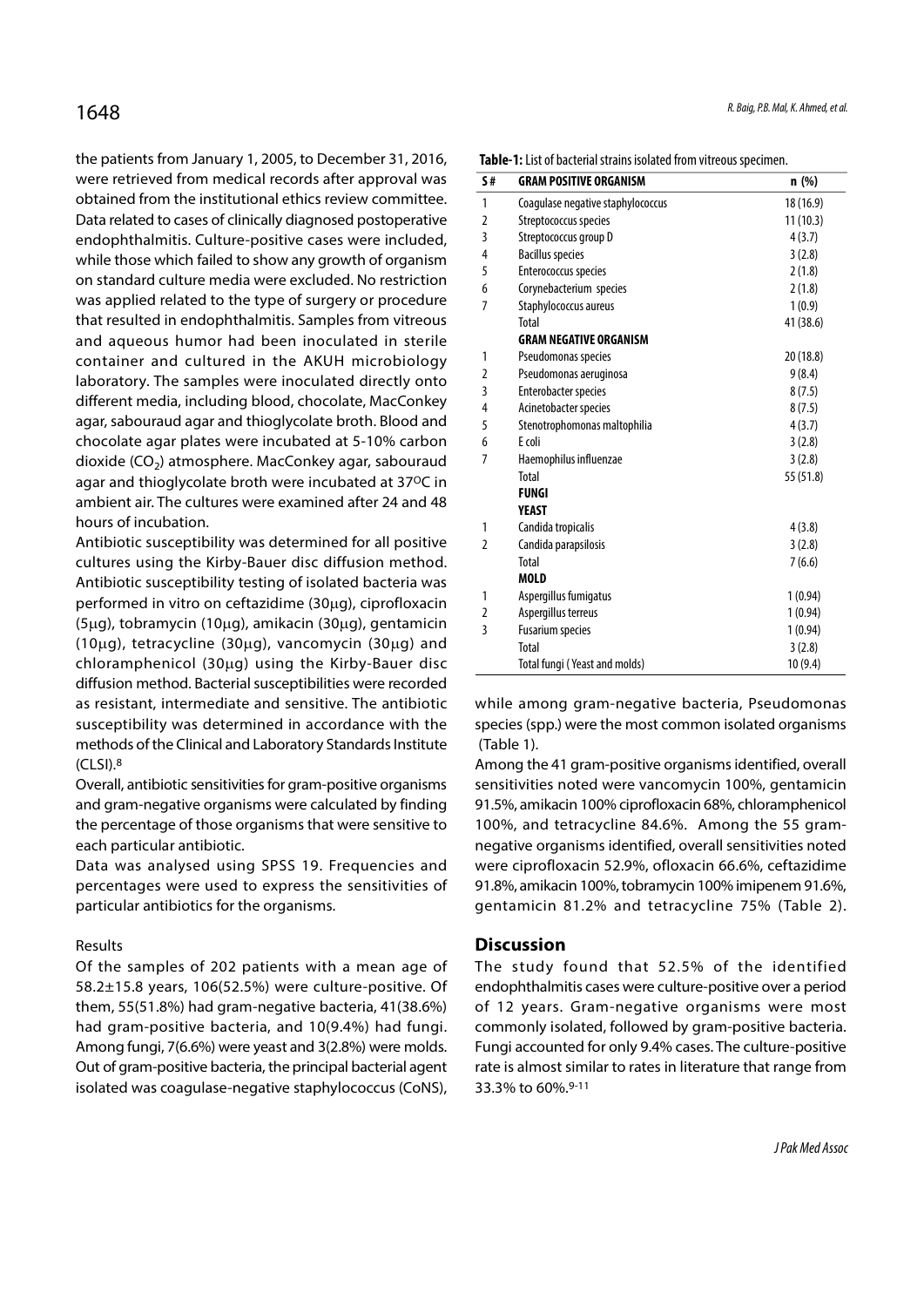|   | licrobial profile and antibiotic susceptibility trend in postoperative endophthalmitis                   |                 |                 |            |              |               |                     |                       | 1649             |
|---|----------------------------------------------------------------------------------------------------------|-----------------|-----------------|------------|--------------|---------------|---------------------|-----------------------|------------------|
|   |                                                                                                          |                 |                 |            |              |               |                     |                       |                  |
|   | Table-2: Percentages of sensitivities of endophthalmitis-causing organisms to commonly used antibiotics. |                 |                 |            |              |               |                     |                       |                  |
|   | S# Gram Positive Organism                                                                                | Amikacin        | Chloramphenicol | Gentamicin | Erythromycin | Ciprofloxacin | <b>Tetracycline</b> | Vancomycin            | <b>Ofloxacin</b> |
|   | Coagulase negative staphylococcus                                                                        | 100             | 100             | 88.8       | 90           | 55.5          | 88.8                | 100                   | ΝT               |
| 2 | Streptococcus species                                                                                    | <b>NT</b>       | 100             | NT         | 100          | <b>NT</b>     | <b>NT</b>           | 100                   | 54.5             |
| 3 | Streptococcus group D                                                                                    | NT              | 100             | <b>NT</b>  | NT           | NT            | NT                  | 100                   | 100              |
| 4 | <b>Bacillus species</b>                                                                                  | 100             | 100             | 100        | ΝT           | 100           | 100                 | 100                   | 66.6             |
| 5 | Enterococcus species                                                                                     | NT              | 100             | 100        | $00\,$       | ΝT            | 00                  | 100                   | ΝT               |
| 6 | Corynebacterium species                                                                                  | 100             | 100             | <b>NT</b>  | ΝT           | 100           | 100                 | 100                   | ΝT               |
|   | Staphylococcus aureus                                                                                    | 100             | 100             | <b>NT</b>  | 100          | 100           | 100                 | 100                   | NT               |
|   | <b>Gram Negative Organism</b>                                                                            | <b>Amikacin</b> | Ceftazidime     | Gentamicin | Tobramycin   | Ciprofloxacin | <b>Tetracycline</b> | Levofloxacin Imipenem |                  |
|   | Pseudomonas species                                                                                      | 100             | 90              | 70         | 100          | 15            | ΝT                  | ΝT                    | 100              |
| 2 | Pseudomonas aeruginosa                                                                                   | 100             | 100             | 100        | 100          | 100           | <b>NT</b>           | NT                    | 100              |
| 3 | Enterobacter species                                                                                     | 100             | 100             | 87.5       | <b>NT</b>    | 15            | 37.5                | <b>NT</b>             | 100              |
| 4 | Acinetobacter species                                                                                    | 100             | 75              | 100        | 100          | 100           | 75                  | NT                    | 50               |
| 5 | Stenotrophomonas maltophilia                                                                             | ΝT              | 100             | ΝT         | ΝT           | ΝT            | ΝT                  | 100                   | ΝT               |
| 6 | E coli                                                                                                   | 100             | NT              | 33         | 100          | 33            | 00                  | NT                    | 100              |
|   | Haemophilus influenzae                                                                                   | NT              | NT              | NT         | NT           | 100           | 100                 | NT                    | ΝT               |

Table-2: Percentages of sensitivities of endophthalmitis-causing organisms to commonly used antibiotics.

NT =Not tested

For the successful management of endophthalmitis, implementation of empirical antibiotic therapy to cover the common organisms from data of microbial spectrum and its trend of susceptibility of different micro-organism causing endophthalmitis is very crucial. Studies have reported different microbiological spectrum of causative organisms and trend of susceptibility according to various clinical settings.12 In our 12-year review of postoperative endophthalmitis, Pseudomonas spp and CoNS were the most frequently isolated aetiological organisms. All gramnegative bacteria were largely susceptible to amikacin and ceftazidime in vitro, whereas all gram-positive bacteria were susceptible to vancomycin, amikacin and chloramphenicol. A retrospective analysis in India found a culture-positive rate of 34.6% from a total of 1,110 cases.13 Staphylococcus epidermis was the most common isolate followed by Pseudomonas spp.13

Endophthalmitis can be successfully managed if there is an up-to-date local data on the most common causative micro-organisms involved and their response to routinely used intravitreal antibiotics. The antibiotic therapy for were susceptible to varicomycin, annuach and winch since<br>chloramphenicol. A retrospective analysis in India found of only 60.9%<br>a culture-positive rate of 34.6% from a total of 1,110 Fungi accou<br>cases.<sup>13</sup> Staphylococcus e broadspectrum to cover most of the likely causative bacteria.

The current study showed higher resistance of postoperative endophthalmitis isolates to ciprofloxacin. This finding is consistent with studies.14 Resistance to fluoroquinolones has emerged as a major challenge as newer and more expensive drugs are being used as treatment options. High resistance rates of gram-negative bacteria to fluoroquinolones (18%-29%) were also seen in a study from the region.<sup>13</sup>

We found no evidence of emerging resistance to vancomycin which is generally reserved as an empirical intravitreal antibiotic. Intravitreal vancomycin plus either amikacin or ceftazidime should be the firstline treatment for postoperative endophthalmitis in our setting as is the current practice in many other countries. Excellent susceptibility of gram-positive organisms to vancomycin was also demonstrated by a study.13 Susceptibility of gram-negative organisms, except Acinobacter spp., to ceftazidime varied between 90% and 100% in our study, which is in contrast to a study<sup>14</sup> that reported susceptibility of only 60.9%.

Fungi accounted for 10% of all suspected cases of endophthalmitis in our study. Candida spp. was the most common fungus identified, in contrast to published studies that found Aspergillus spp. as the most common isolate.14-16 Fungal endophthalmitis is generally more difficult to manage and should be suspected if the infection is not responding to initial antibiotic therapy. Maintaining a high index of suspicion and instituting early aggressive treatment is essential. In its initial form, fungal endophthalmitis mimics bacterial endophthalmitis, with red, painful, swollen eyes and reduced vision, usually developing days to weeks after an intraocular procedure. However, it can also present as a sub-acute infection with reduced vision but without significant pain. Any underlying immunodeficiency state significantly raises the possibility of fungal aetiology. The treatment is